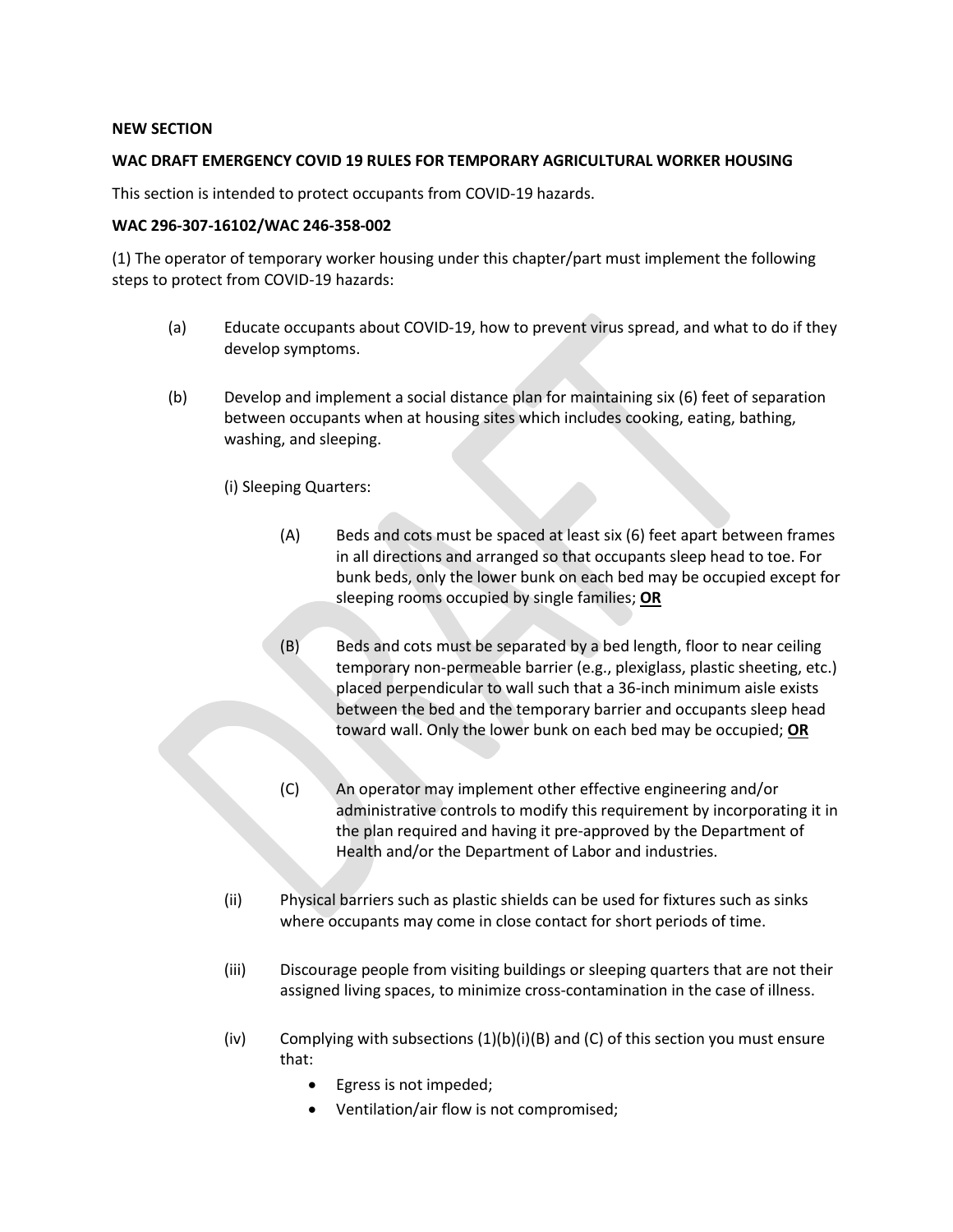- Barriers being used are to be disinfected at least daily.
- (v) The use of tents meeting the requirements of WAC 296-307-16147/WAC 246- 358-077 for use at housing sites other than cherry harvest camps or other proposed temporary housing proposals may be approved after review by the Department of Health for the initial review and approval. Review of these temporary requests will be expedited.
- (c) Clean and disinfect surfaces.
	- (i) Clean and disinfect common areas on a regular schedule, at least as frequent as required by this part/chapter;
	- (ii) Wipe down and disinfect surfaces that are touched by multiple individuals at least daily using EPA approved disinfectant or diluted bleach solutions;
	- (iii) Provide adequate supplies and instruction to occupants for cleaning and disinfecting of living spaces of dwelling units and family shelters. Occupants must be able to clean and disinfect frequent touched surfaces, bathroom, and cooking areas as needed;
	- (iv) Ensure adequate supplies of soap and paper towels at all sinks to allow for frequent hand washing. Portable handwashing stations or hand sanitizer can be provided in addition to required facilities.
- (d) Implement policies and procedures to identify and isolate sick occupants.
	- (i) Suspect COVID-19 cases must be isolated with sleeping, eating, and bathroom accommodations that are separate from others unless the suspect occupant resides in a room with family members.
	- (iii) Confirmed COVID-19 cases must be isolated and only housed with other confirmed cases and must have separate bathroom, cooking and eating facilities from people who have not been diagnosed with COVID-19 unless the suspect occupant resides in a room with family members
	- (iv) The operator must provide food and water and monitor for safety occupants in isolation at the operator's facility or ensure that these services are provided if isolated at another facility such as a local health department quarantine facilities.
	- (v) Upon identification of suspect COVID-19 cases, the operator must contact the local health officer as required under WAC 296-307-16190 and provide transportation for any medical evaluation or treatment. Ensure individuals providing transportation have appropriate PPE.